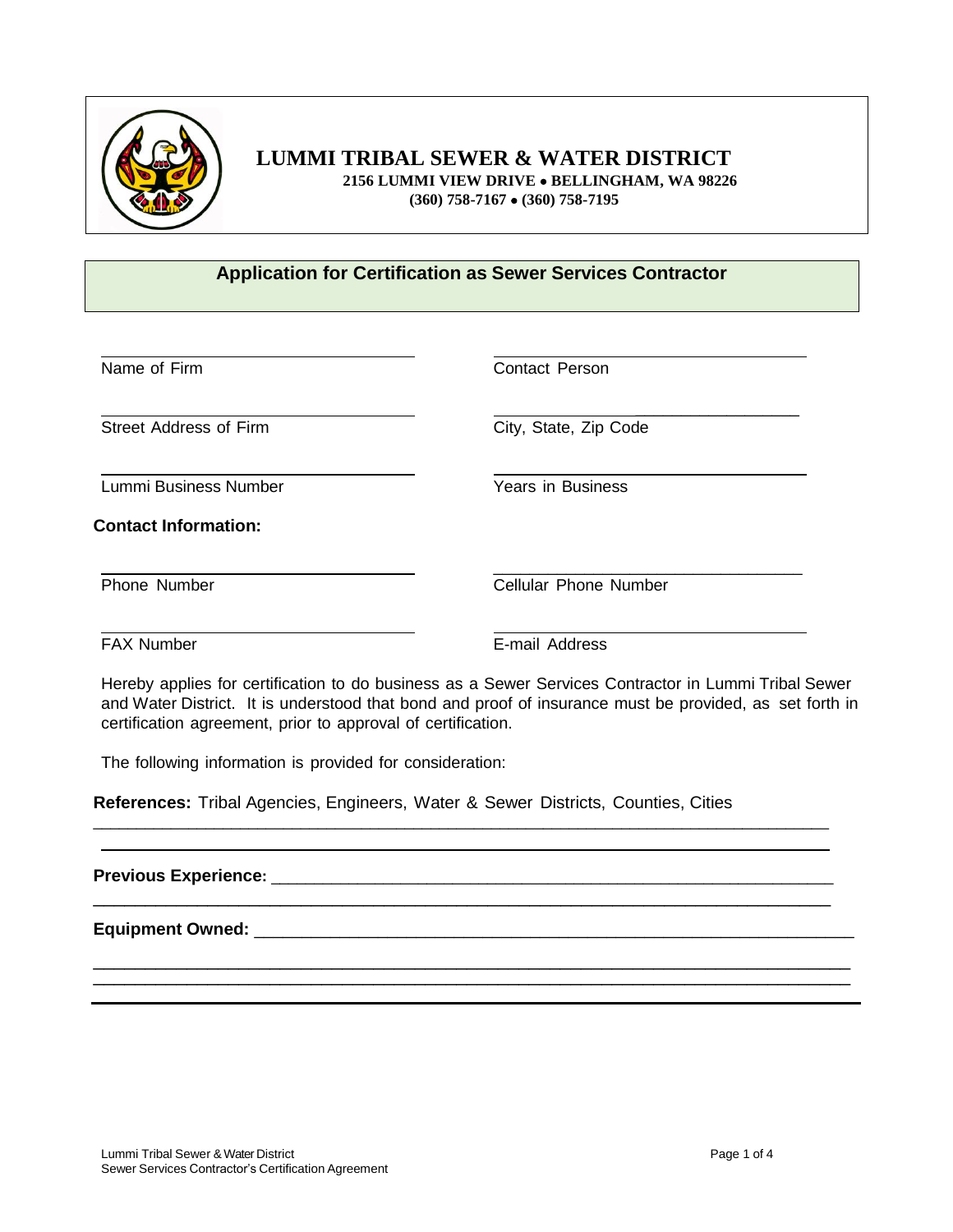# **LUMMI TRIBAL SEWER & WATER DISTRICT Sewer Services Contractor's Certification Agreement**

This is an agreement between the undersigned Licensed Lummi Tribal Business Contractor, and Lummi Tribal Sewer and Water District, entered into this day of Fig. 20 .

The contractor, prior to soliciting and entering into contracts with property owners in the District agrees to the following terms and conditions for the installation of side-sewers and/or stub sewers connecting with sewer laterals or mains:

#### Definitions:

A *sewer main* includes the laterals and main sewer "backbone" that receives and conveys sanitary sewage from District Customers. Sewer mains exist only in a public right-of-way and/or in an easement(s) benefiting the District.

A building *sewer service* may consist of two segments defined as follows:

- a) The *side-sewer* segment extending from the cleanout adjacent to the structure to the property line, and
- b) The *stub sewer* segment extending from the property line across a right-of-way or easement to the public sewer main.
- 1. The Contractor shall execute and deliver a surety bond in the amount of \$10,000.00 in favor of Lummi Tribal Sewer and Water District conditioned on performing the obligations of this agreement.
- 2. The Contractor shall furnish the District satisfactory proof of carriage of Commercial General Liability Insurance in an amount not less than one million dollars (\$1,000,000.00) per occurrence and one million dollars (\$1,000,000.00) in the aggregate in any one year.
- 3. The Contractor shall obtain or confirm that a **Lummi Nation Land Use Permit** has been issued and abide by encroachment permits or other permissions which may be required from the County, or other private entity having jurisdiction over roads and streets, prior to commencing sewer service work. Restoration shall be done in a manner approved by the appropriate entity.
- 4. The Contractor agrees to follow the current Lummi Nation Tribal Employment Rights Office (TERO) Ordinance if applicable.
- 5. The Contractor will do no sewer service work of any kind on any property except the property to be served unless appropriate easements and rights-of-way have been obtained and recorded.
- 6. The Contractor will do no sewer service work of any kind on any property in said District until a valid sewer permit has been obtained for that property and the Contractor has been accepted in writing as a qualified Sewer Services Contractor by said District.
- 7. The Contractor shall develop and use a standard form of contract between Contractor and Property Owner which must be approved by the District. Only this approved form shall be used in contracting with owners for construction of sewer services. The contract shall cover the following conditions: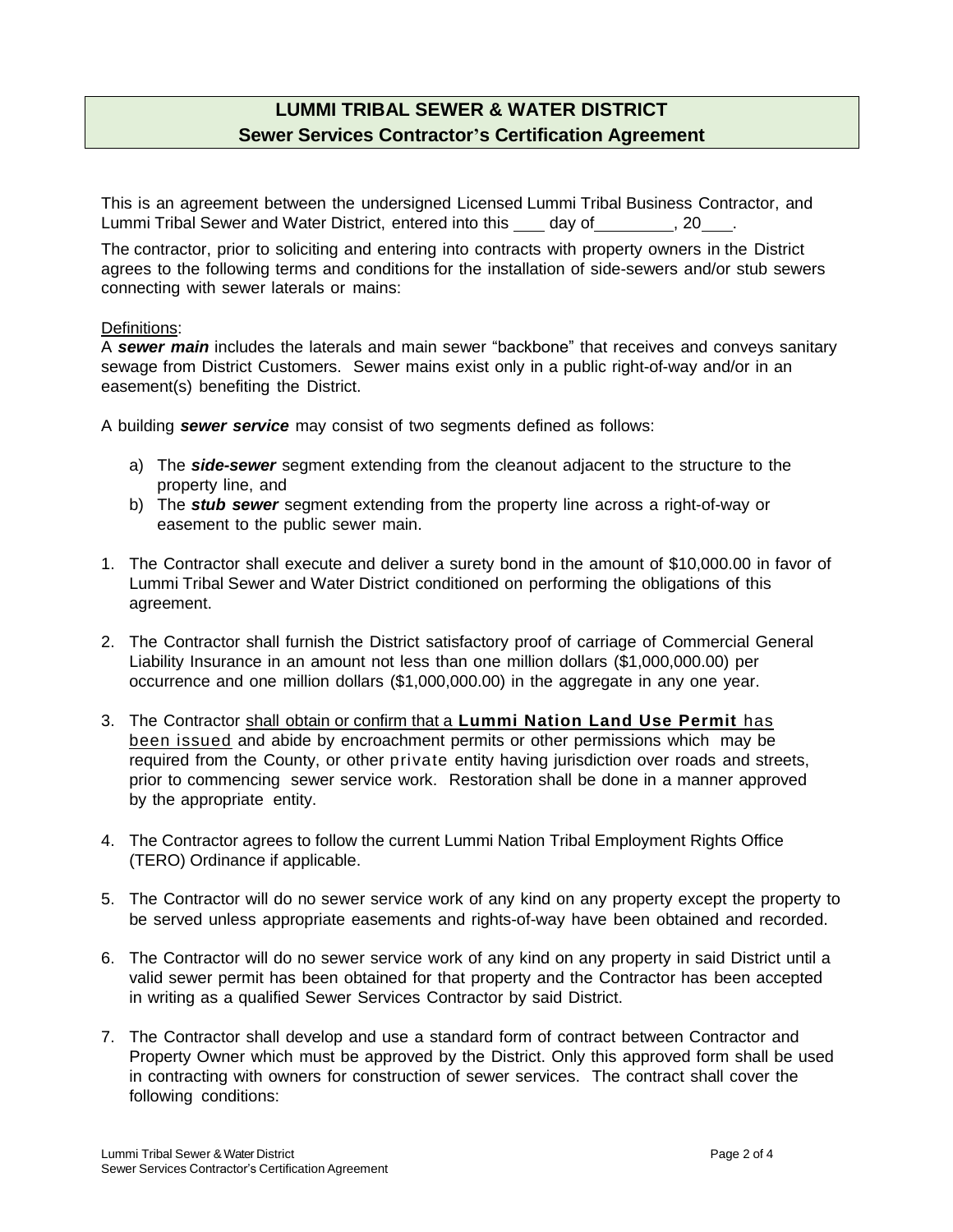- a. A clear description, including sketch, of work to be performed and material to be used. The estimated cost of work to be performed and method of payment.
- b. Workmanship shall be guaranteed for a period of one year after installation. Materials shall be guaranteed for a period of one year after installation and contractor shall assign to property owner any longer written warranty that manufacturer or supplier has provided.
- 8. Contract shall be executed in at least two (2) copies, one of which shall be furnished to the owner.
- 9. No sewer service connection shall be made to a District sewer main until the main is approved for connections by the District.
- 10. The contractor shall comply with the requirements set forth in the District Side Sewer Construction Standards (See attached Exhibit A), the current Standard Specifications for Road, Bridge and Municipal Construction (DOT/APWA) as prepared by Washington State Department of Transportation and the Washington State Chapter of the American Public Works Association.
- 11. The sewer main and tee shall not be under-cut without the prior written approval of the District. The Contractor must receive District approval, in writing, prior to the installation of a tapping sleeve or saddle.
- 12. The Contractor shall conduct his trenching operations so as to minimize the possibility of damage to the sewer main or stub sewer (if existing). The Contractor shall notify the District prior to repairing any such damage. In the event that the District must repair such damage, the Contractor shall be liable for costs incurred, and such liability shall not be confined to the oneyear warranty period defined by contract between Contractor and Property Owner.
- 13. Side-sewers and stub sewers may only be bedded to the mid-line of the pipe before District representative is present. District representative must witness, inspect and approve the remainder of the bedding before any backfilling is done. Backfilling of the stub sewer must be witnessed and approved by the representative. Sewer service lines shall be tested *after* backfilling. Testing must be witnessed and approved by District representative.
- 14. This agreement shall be in effect for the period of time covered by the performance bond and subsequent renewals, unless revoked at an earlier date at the option of the District. This license may be revoked for any of the following causes:
	- a) Failure to observe District requirements governing the construction of side sewers.
	- b) Material misrepresentation in obtaining a Sewer Services Contractor's License.
	- c) Failure to pay for labor or material used in the construction of a side or stub sewer.
	- d) Material misrepresentation to the owner, agent or occupant of a building for the purpose of obtaining a contract for the construction of a side-sewer or stub sewer.
	- e) Non-payment for work performed by the District for which the Sewer Services Contractor is liable.